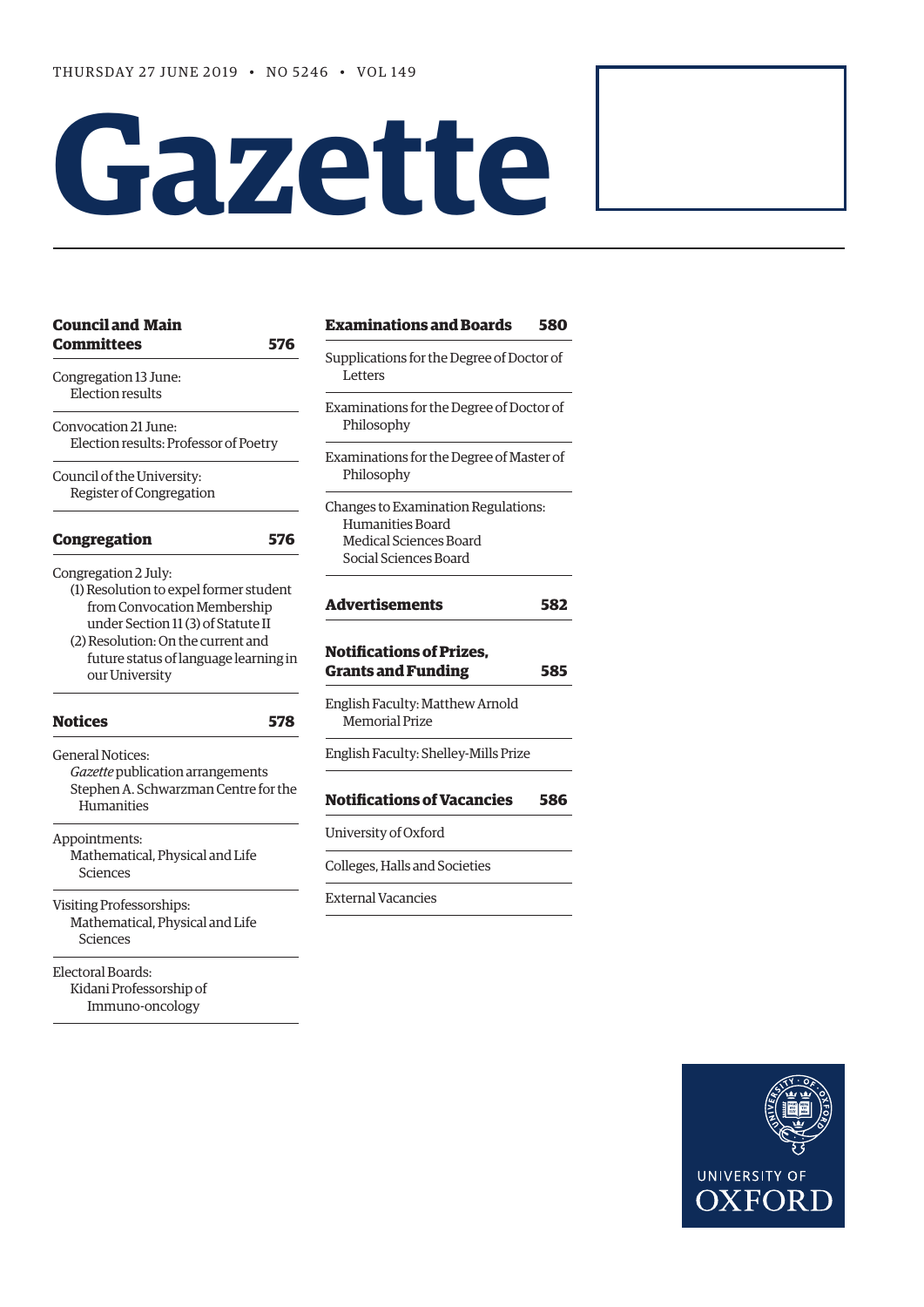## <span id="page-1-0"></span>Council and Main Committees

# Congregation

#### **Congregation** 13 June

**Election results** 

*One member of Congregation elected by Congregation from members of the faculties in the Divisions of Mathematical, Physical and Life Sciences and of Medical Sciences* On Thursday 13 June 2019 the following was duly elected to Council to hold office from the start of MT 2019 until the start of MT

Professor Anna Christina (Kia) Nobre, BA Williams, MA Oxf, PhD Yale, Fellow of St Catherine's, Faculty of Psychological

[The votes recorded were: for Professor Edwards, 288; and for Professor Nobre, 550.]

*One person elected by Congregation*

On Thursday 13 June 2019 the following was duly elected to the Buildings and Estates Subcommittee to hold office from the start of MT 2019 until the start of MT 2020:

Rosie Mortimer, MA Oxf, Department of

[The votes recorded were: for Ms Mortimer,

577; and for Ms Stratton, 207.]

BUILDINGS AND ESTATES **SUBCOMMITTEE** 

COUNCIL

2023:

Studies

Chemistry

**Convocation** 21 June

#### **Election results**

#### PROFESSOR OF POETRY

On Friday, 21 June, the following was duly elected as Professor of Poetry, to hold office for four years from Michaelmas term 2019:

#### Alice Oswald

[The votes recorded were: for Andrew McMillan, 210; for Alice Oswald, 1,046; and for Todd Swift, 58.]

#### **Council of the University**

#### **Register of Congregation**

The Vice-Chancellor reports that the following names have been added to the Register of Congregation:

Buckell, J A S, Nuffield Department of Population Health Flicker, F, New College Ifode-Blease, M, Undergraduate Admissions and Outreach Office Nagraj, S, Green Templeton Potts, J, Regent's Park

#### **Divisional and Faculty Boards**

For changes in regulations for examinations see ['Examinations and Boards' b](#page-6-0)elow.

#### **Congregation** 2 July

¶ No notice of opposition or amendment having been received, the Chair will accordingly declare the resolution at (1) below carried at the meeting. As set out below, a meeting will be held at 2pm on 2 July in the Sheldonian Theatre on the resolution and the proposed amendment at (2) below.

#### **(1) Resolution to expel former student from Convocation Membership under Section 11 (3) of Statute II**

[For full text of the resolution, see](https://gazette.web.ox.ac.uk/files/13june2019-no5244redactedpdf#page=4) *Gazette* No 5244, 13 June 2019, p550.

#### **(2) Resolution: On the current and future status of language learning in our University**

As a world-leading, truly cosmopolitan academic institution, this University needs to maintain and develop its provision for language learning. In view of the contradiction between the University's commitment to "in-depth study of the world's societies and cultures, supported by the outstanding breadth of our expertise in languages, ancient and modern" (Strategic Plan 2018–23, Engagement and partnership, 4) and the proposed plans underway to alter the size and scope of the Language Centre before a thorough-going process of broad consultation has been completed, we ask Congregation to:

1) Instruct Council to reinstate the crossdisciplinary Committee for the Language Centre that was disbanded in March 2017, and to suspend any plans to reform the Language Centre until a full and timely consultation process has been completed that has demonstrably included members of staff, students and the abovementioned committee;

2) Instruct Council to draw up a plan for ensuring the academic excellence that the Language Centre requires to provide cutting-edge expertise for developing the study of languages among students and staff within the university, and to continue to provide support and resources for learning languages beyond those taught in the University.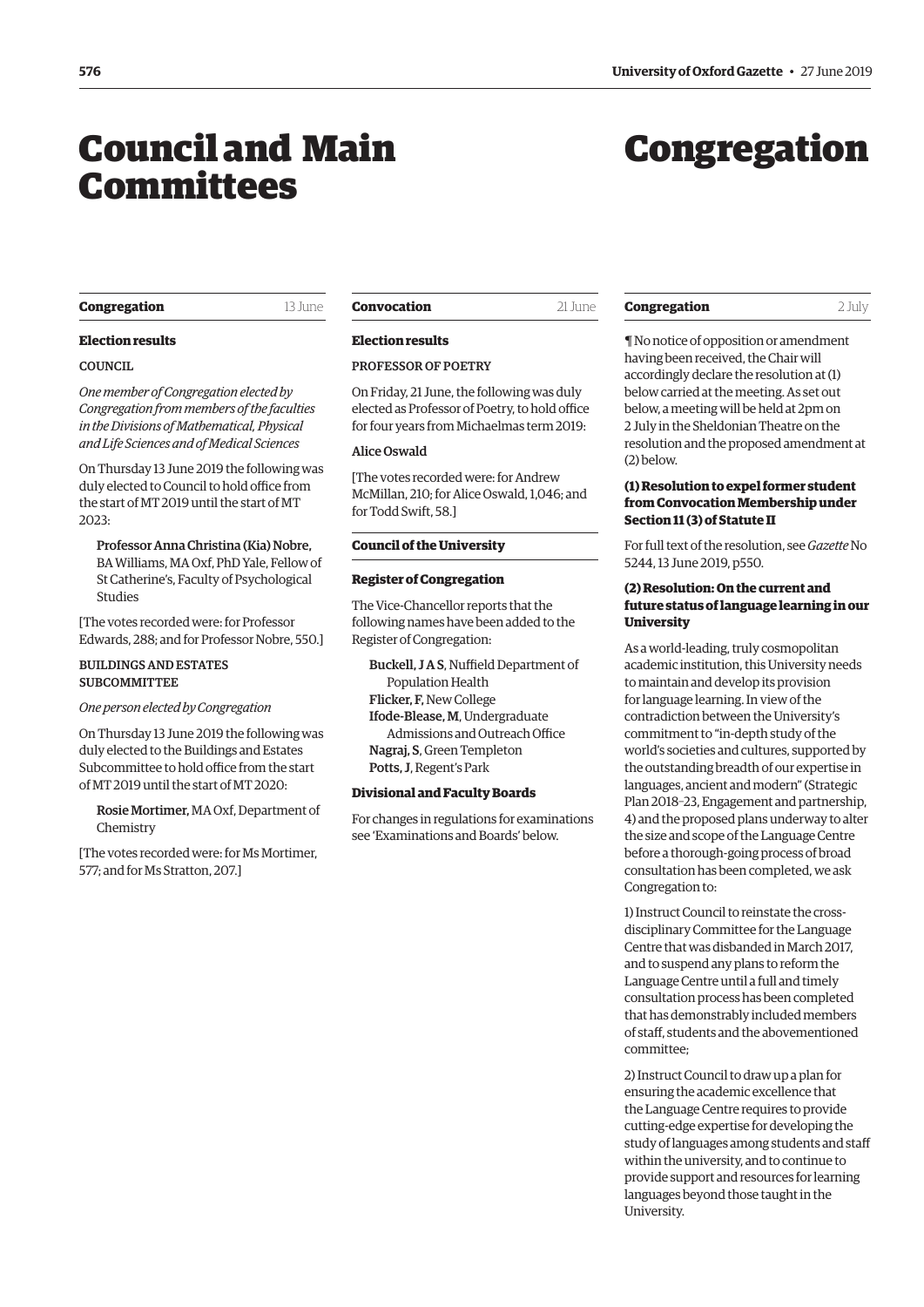<span id="page-2-0"></span>For the list of signatories to the resolution see *Gazette* [No 5242, 30 May 2019, p498.](https://gazette.web.ox.ac.uk/sites/default/files/gazette/documents/media/30_may_2019_-_no_5242_redacted.pdf#page=4) 

#### *Council's response*

Council considers the resolution acceptable to it.

Council recognises the strength of feeling on this issue evidenced by the resolution and its signatories. Whilst the consultation process on the proposals for change in the Language Centre had included plans for a strategic discussion on language teaching provision, supported by a review, the strength of feeling generated in the course of this consultation demonstrates the need for a more detailed review to be conducted, including questions around the governance structures for the Language Centre. Given that it is the desire of both Council and the signatories of the resolution for there to be such a review in order to guide the shaping of provision going forward, Council accepts the resolution and Education Committee will consider at the start of Michaelmas term the detailed arrangements for its review. In the meantime the proposal to make changes to library provision at the Language Centre will be put on hold and the Language Centre Committee will be reinstated, to be re-populated in Michaelmas term 2019. The Education Committee review can be expected to make recommendations on the governance arrangements for the Language Centre going forward, and it is possible that a different model will be proposed for the future which may or may not involve the continuation of the Language Centre Committee. The outcome of the review will be published in due course.

#### **Notice of Amendment**

Under regulation 3.18 of Congregation Regulations 2 of 2002, the Vice-Chancellor, in consultation with the Proctors, has determined the following to be a true amendment.

#### *Explanatory Note*

Following our meeting with the Registrar, Academic Registrar and ProVC for Education, on 31 May 2019, and in response to the latter's announcement of a forthcoming Review of the Language Centre, we as proposer and seconder of the

Resolution, and after consultation with its 230 signatories − have decided that the following Amendment is needed in order to ensure a thorough and transparent reconsideration of the governance, status and role of the Language Centre. We therefore ask that:

#### *Amendment*

Section 1) of the Resolution should be complemented with the following text at its end [after "...committee;"]:

[full stop]. We therefore ask that:

1.1) The abovementioned consultation process should ensure a Review of the Language Centre as a teaching institution with the same Quality Assurance regime of Departments and Faculties in the four academic Divisions. Teaching and learning a foreign language is not simply a skill; it is a gateway to other cultures. As a result, the Review of the Language Centre will be preceded by a Self- Evaluation Document (SED) − as is current practice across all four academic Divisions − to be produced in MT 2019 by the Director of the LC and to be formally approved as soon as possible by the reinstated Committee for the Language Centre (in line with its membership and mandate at the time of the LC's last full Review, in 2007).

1.2) Given the lack of continuity in LC governance structures, and the lack of institutional memory about developments at the LC since the last full review in 2007, and in order to create the basis for informed decisions about the future strategy for the LC, the Self-Evaluation Document should be accompanied by an Independent Report (IR) by an External Reviewer on the subject of the governance of the LC since its last full review. The choice of the External Reviewer and the criteria of his/her IR will be set by the reinstated Committee for the Language Centre in MT 2019. The External Reviewer will also be involved in the Departmental Review which Council's Education Committee will organize in HT 2020, or later, once the SED and IR documents have been submitted.

Proposed by: Guido Bonsaver −Medieval and Modern Languages and Pembroke College

Seconded by: Patricia Thornton − Politics and International Relations and Merton College

#### *Council's response*

Council considers the amendment acceptable to it.

In previously accepting the main resolution, Council stated its support for a review of the Language Centre, to be conducted under the auspices of Education Committee in the next academic year. As a matter of standard procedure, Council would expect such a review to include a self-evaluation by the unit being reviewed and an appraisal of any recent governance changes, as requested by the amendment. The proposal for the review of governance to be carried out by an external reviewer in advance of the main review will lengthen the overall review process, but it should still be possible to complete it within the 2019/20 academic year.

In accordance with Congregation Regulation 3.17. (3) (a) the amended resolution shall, at the conclusion of any proceedings on the amendment and the resolution, be declared by the Chair to be carried without question put.

#### **Arrangements for the meeting**

#### *Attendance and timings*

The meeting will be held in the Sheldonian Theatre.

Attendance at the meeting is open to members of Congregation and to nominated representatives of the Oxford University Student Union (Oxford SU) as agreed in advance by the Vice-Chancellor. Admittance to the theatre will be on the production of a valid University card and will be on a first-come, first-served basis (places will be reserved for scheduled speakers). The doors of the Sheldonian Theatre will open at 1.45pm and will remain open throughout the meeting.

The Vice-Chancellor has decided that the wearing of gowns shall be optional on this occasion.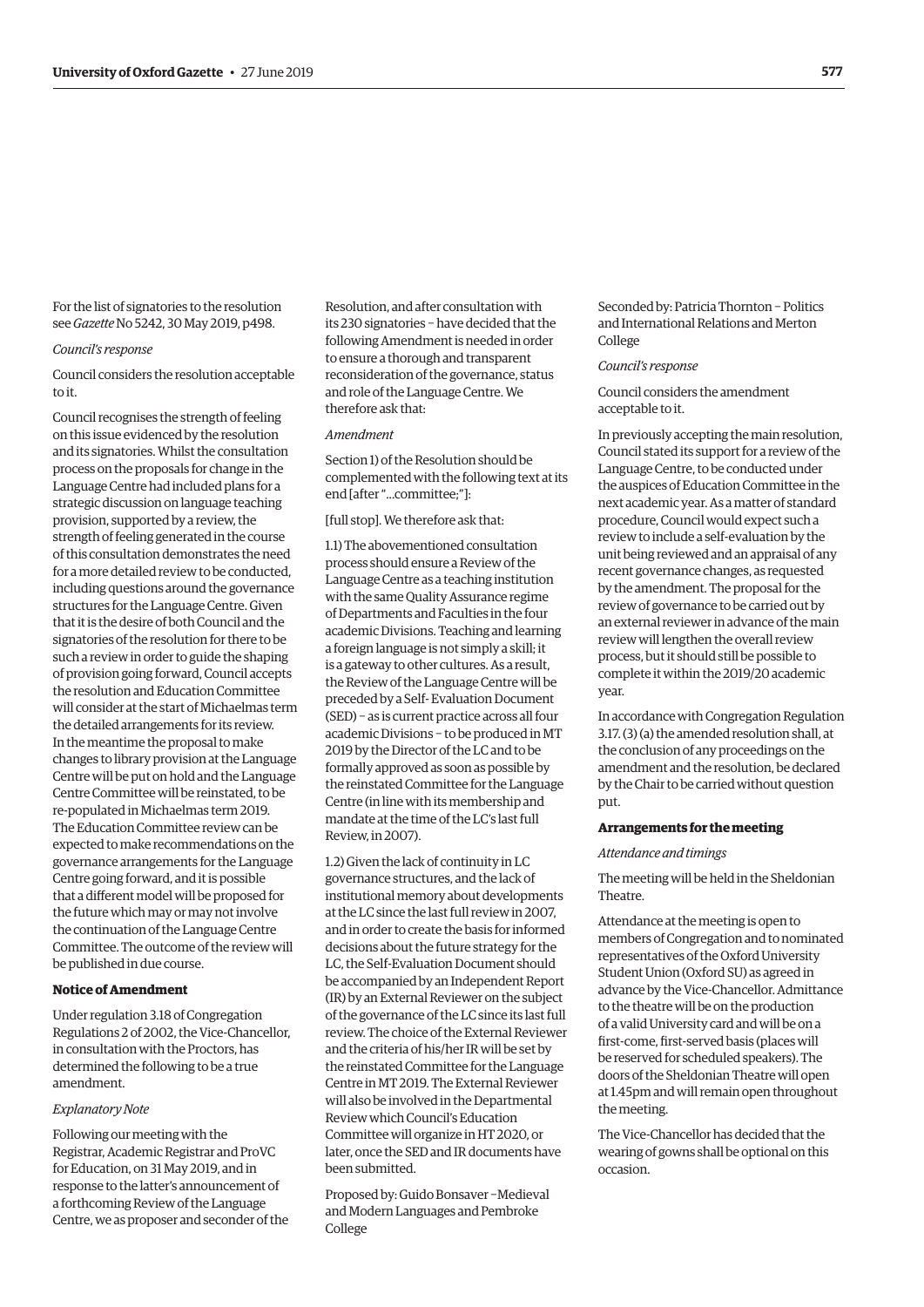## Notices

#### <span id="page-3-0"></span>*Order of proceedings*

The Chair will first declare the resolution at (1) above carried.

The resolution at (2) above and the proposed amendment will be proposed and seconded, following which there may be further speeches on the proposed amendment and on the amended resolution. As no opposition has been received to the proposed amendment, and Council considers the amendment acceptable to it, following the debate, the amended resolution shall be declared by the Chair to be carried without question put.

#### *Advance notice by speakers*

Members of Congregation who wish to speak are asked to indicate this intention by emailing congregation.meeting@admin. ox.ac.uk at the latest by **10am on Monday 1 July**. It would be helpful if members of Congregation intending to speak would explain in no more than 25 words what issues they wish to cover and whether they wish to speak in relation to the proposed amendment or to the amended resolution, to assist with determining the order in which speakers are called. Speakers will be expected to limit their contributions to four minutes. Owing to time constraints, it may not be possible to call all those who wish to speak. On the other hand, if time permits, those who have not indicated in advance may have an opportunity to speak.

#### *Transcript*

It is intended that a transcript<sup>1</sup> of the meeting will be published in the *Gazette* of 11 July and on the Congregation website. As a result of time constraints, it will not be possible to check the report of the proceedings with individual speakers before publication. Speakers are asked to provide [their written texts by email to congregation.](mailto:congregation.meeting@admin.ox.ac.uk) meeting@admin.ox.ac.uk by **9am on Wednesday 3 July**.

<sup>1</sup> The transcript may be edited for legal reasons.

#### **Note on procedures in Congregation**

¶ Business in Congregation is conducted in accordance with Congregation Regulations 2 of 2002 [\(www.admin.ox.ac.uk/statutes/](http://www.admin.ox.ac.uk/statutes/regulations/529-122.shtml) [regulations/529-122.shtml\). A p](http://www.admin.ox.ac.uk/statutes/regulations/529-122.shtml)rintout of these regulations, or of any statute or other regulations, is available from the Council Secretariat on request. A member of Congregation seeking advice on questions relating to its procedures, other than elections, should contact Dr N Berry at the University Offices, Wellington Square [\(telephone: \(2\)80199; email: nigel.berry@](mailto:nigel.berry@admin.ox.ac.uk) admin.ox.ac.uk); questions relating to elections should be directed to the Elections Officer, Ms S L S Mulvihill (telephone: [\(2\)80463; email: elections.office@admin.](mailto:elections.office@admin.ox.ac.uk) ox.ac.uk).

#### **General Notices**

#### *Gazette* **publication arrangements**

The final *Gazette*s of Trinity term will be published on 4, 11 and 25 July.

The first *Gazette* of Michaelmas term will be published on 26 September, but will be limited to Council and Congregation business and changes to Examination Regulations. The first full *Gazette* of next term will be published on 3 October.

#### **Stephen A. Schwarzman Centre for the Humanities**

For many years the University has aspired to have a centre for the Humanities in Oxford. When the University acquired the ROQ in 2003 this was felt to be the perfect place and Congregation designated a 10,700 sqm plot in the ROQ for the building. Following a £150,000,000 donation from Stephen Schwarzman, a centre for the Humanities can be built. The new centre will include a financial contribution from the University which plans to raise further funds for academic posts, doctoral students and the cultural programme. The building is planned to open in 2024, but the centre will come to life long before that through events and academic programmes.

#### FACILITIES

The centre will bring together seven faculties and will create a new Humanities library for the 21st century. It will also contain an exhibition hall, an innovation space and a knowledge exchange hub geared to students on the UNIQ summer school and other access programmes. The plans also include a performing arts centre: a 500-seat concert hall, film-screening, drama and music spaces and a broadcast studio. In this way we plan to open up the University to the public and especially the local community and to invite them in.

#### INSTITUTE OF AI ETHICS

To build on the extraordinary tradition of applied ethics at Oxford, an Institute of AI Ethics is being created in which philosophers can engage with computer scientists, legal and public policy scholars and others from across the University to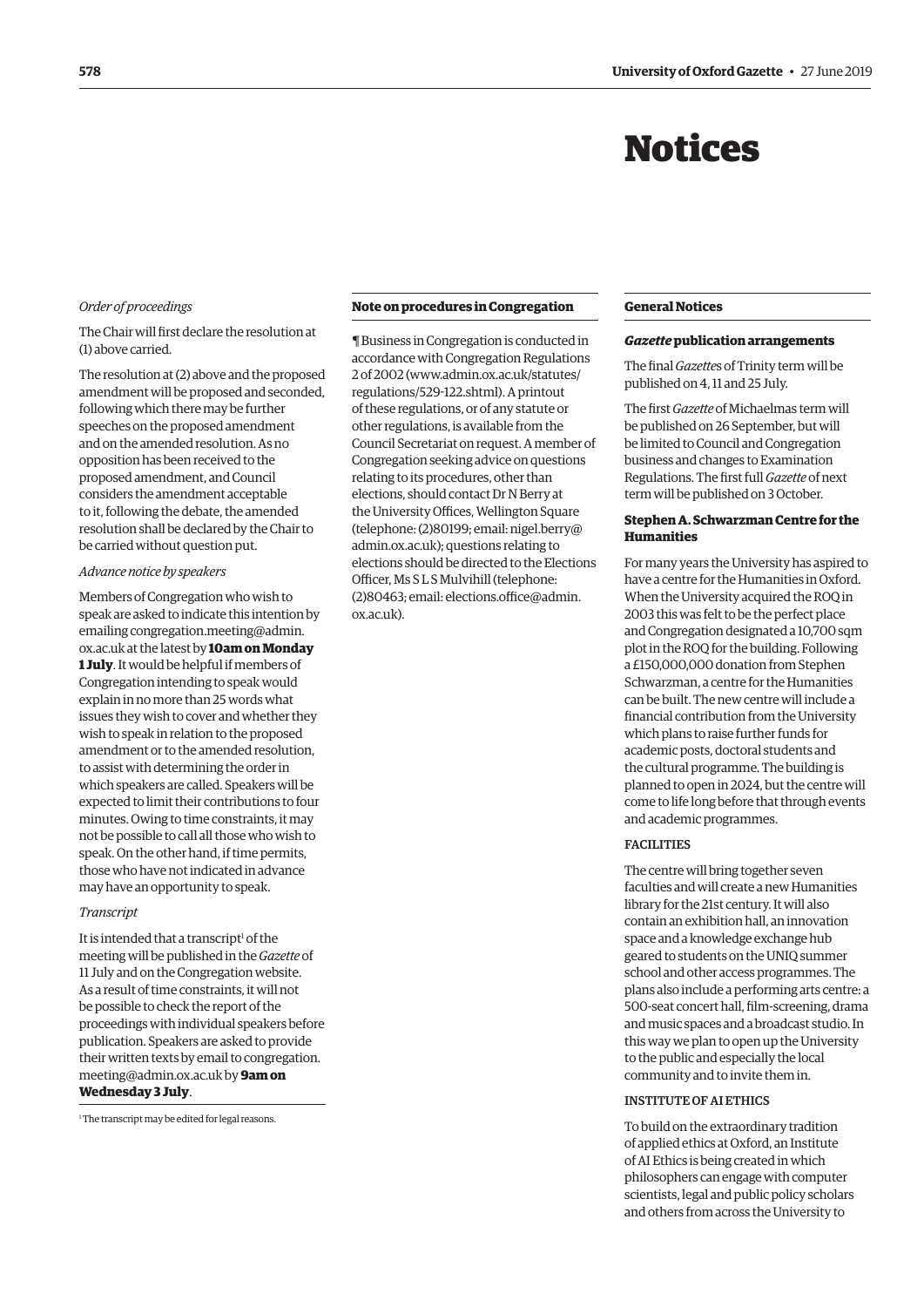ensure that humanities remain at the centre of technological developments.

More information: [www.schwarzmancentre.](http://www.schwarzmancentre.ox.ac.uk) [ox.ac.uk.](http://www.schwarzmancentre.ox.ac.uk)

#### **Appointments**

#### **Mathematical, Physical and Life Sciences**

PROFESSORSHIP OF GEOLOGY

Rosalind Emily Mayors Rickaby, MA PhD Camb, Professor of Biogeochemistry, Department of Earth Sciences, and Governing Body Fellow of Wolfson, has been appointed to the Professorship of Geology in the Department of Earth Sciences with effect from 1 October 2019. Professor Rickaby will be a fellow of University College.

#### PROFESSORSHIP OF GEOPHYSICS

John-Michael Kendall, BSc PhD Queen's Canada, BGS Professor of Seismology, University of Bristol, has been appointed to the Professorship of Geophysics in the Department of Earth Sciences with effect from 18 November 2019. Professor Kendall will be a fellow of St Cross.

#### APPOINTMENTS

Robert Davies, DPhil Oxf, Associate Professor of Statistical Population Genomics (Statistics) and Fellow of Somerville, from 1 July 2019 until 30 June 2024

Aleks Kissinger, DPhil Oxf, Associate Professor of Quantum Computing, Department of Computer Science in association with St Hilda's, from 1 September 2019 until 31 August 2024

Richard Palin, DPhil Oxf, Associate Professor of Petrology and Crustal Processes, Department of Earth Sciences in association with St Cross, from 1 January 2020 until 31 December 2024

Stuart White, PhD Edin, Associate Professor of Mathematical Analysis and Fellow of St John's, from 1 September 2019 until 31 August 2024

#### REAPPOINTMENTS

Dan Ciubotaru, PhD Cornell, Associate Professor of Pure Mathematics in association with Somerville, from 1 September 2019 to retirement

Aidong Yang, PhD Dalian UT, Associate Professor of Engineering Science (Chemical Engineering) in association with Green Templeton, from 1 January 2019 to retirement

Jonathan Yates, PhD Camb, Associate Professor of Materials Modelling in association with St Edmund Hall, from 1 October 2018 to retirement

#### DEATH IN SERVICE

Professor Stephen Cameron, Associate Professor of Computer Science, Reader in Computing Science; April 2019

#### **Visiting Professorships**

#### **Mathematical, Physical and Life Sciences**

Professor Sergei Lvovich Dudarev, DSc Moscow Institute of Engineering Physics, has been reappointed Visiting Professor in Materials for a further period of 3 years from 1 November 2018.

Professor Oliver Hans-Georg Paul Heid, PhD Bern, has been reappointed Visiting Professor in Physics for a further period of 3 years from 1 December 2018.

Stephen Myers, BSc PhD Queen's Belfast, has been reappointed Visiting Professor in Physics for a further 3 years from 1 March 2019.

Professor Marc Robert St-Onge, PhD Queen's, Visiting Professor in Earth Sciences, for a period of 3 years from 20 May 2019.

John Womersley, MA Camb, DPhil Oxf, has been reappointed Visiting Professor in Physics for a further 3 years from 1 February 2019.

#### **Electoral Boards**

#### **Composition of an Electoral Board**

The composition of the electoral board to the post below, proceedings to fill which are currently in progress, is as follows:

KIDANI PROFESSORSHIP OF IMMUNO-**ONCOLOGY** 

|                       | Appointed by |
|-----------------------|--------------|
| Principal of Harris   |              |
| Manchester, PVC       | The Vice-    |
|                       | Chancellor   |
| Provost of Oriel      | ex officio   |
| Professor C Conlon    | Oriel        |
| Professor C Swanton   | Council      |
| Professor D Cantrell  | Council      |
| Professor G Screaton  | Medical      |
|                       | Sciences     |
|                       | Division     |
| Professor R Cornall   | Nuffield     |
|                       | Department   |
|                       | of Medicine  |
| Professor V Cerundolo | Nuffield     |
|                       | Department   |
|                       | of Medicine  |
| Professor F Powrie    | Nuffield     |
|                       | Department   |
|                       | of Medicine  |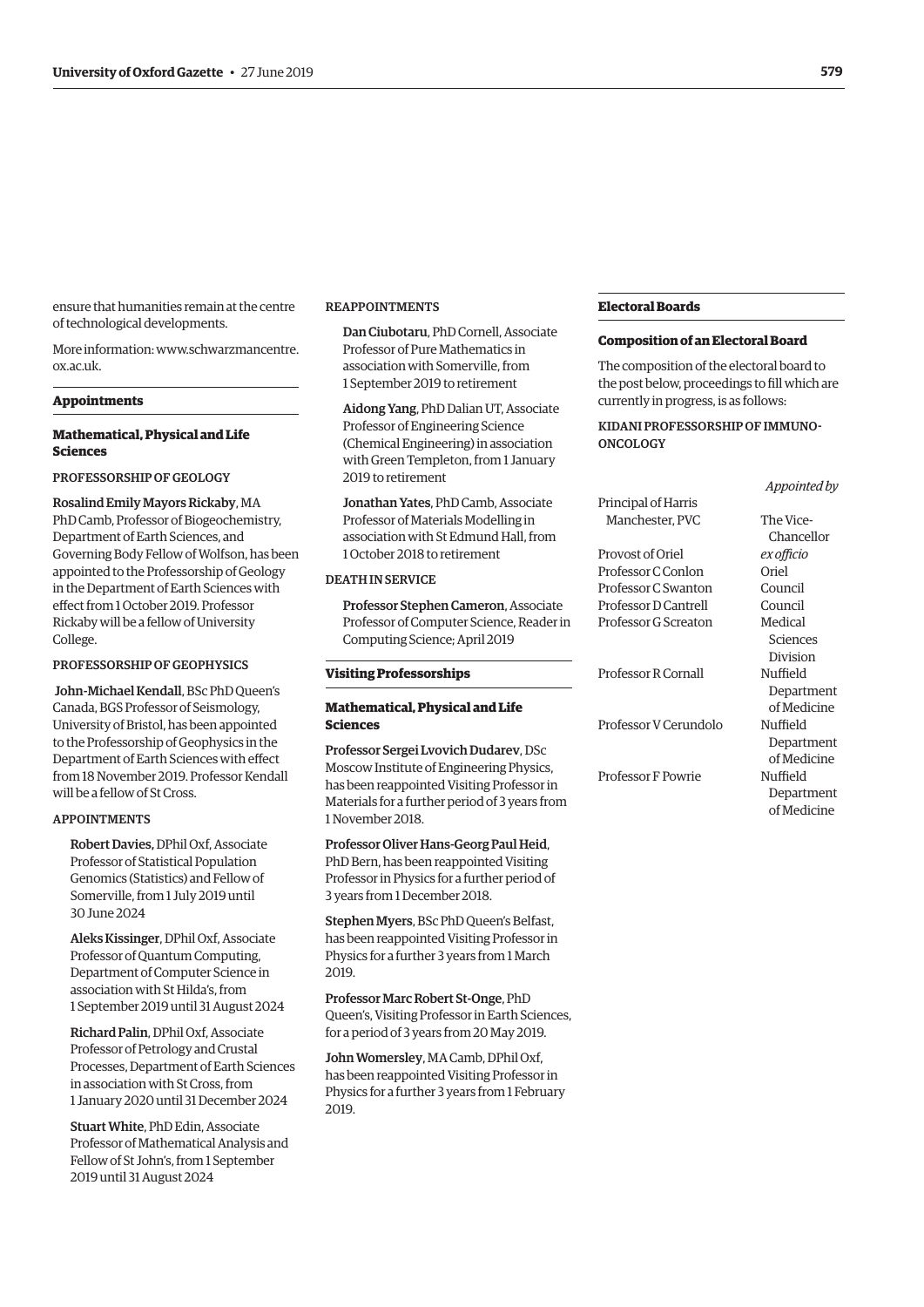## <span id="page-5-0"></span>Examinations and Boards

**Supplications for the Degree of Doctor of Letters**

*This content has been removed as it contains personal information protected under the Data Protection Act.*

**Examinations for the Degree of Doctor of Philosophy**

*This content has been removed as it contains personal information protected under the Data Protection Act.*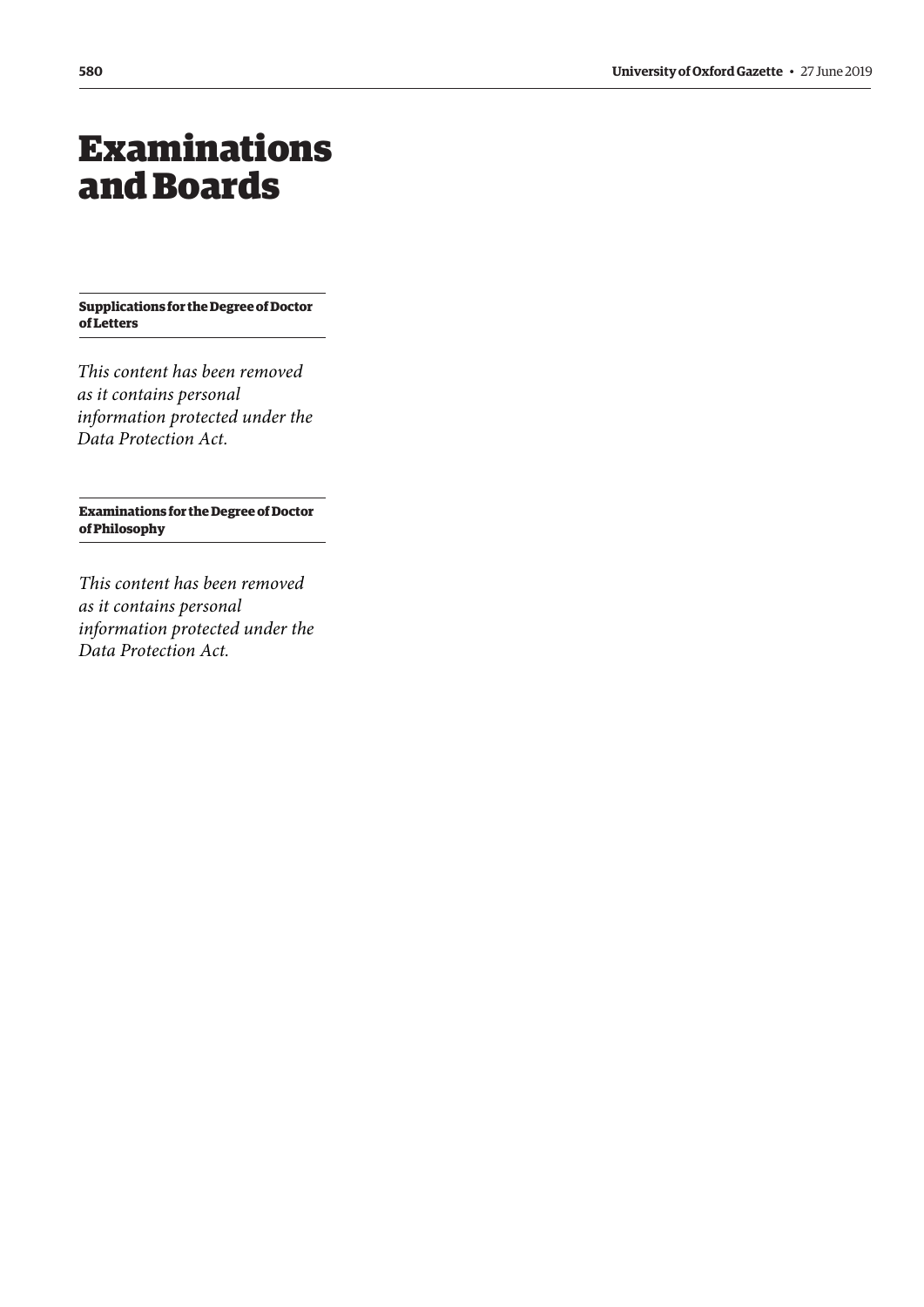<span id="page-6-0"></span>*This content has been removed as it contains personal information protected under the Data Protection Act.*

### **Examinations for the Degree of Master of Philosophy**

*This content has been removed as it contains personal information protected under the Data Protection Act.*

#### **Changes to Examination Regulations**

For the complete text of each regulation listed below and a listing of all changes to regulations for this year to date, please see [https://gazette.web.ox.ac.uk/examination](https://gazette.web.ox.ac.uk/examination-regulations-0)regulations-0.

#### **Humanities Board**

RESEARCH DEGREES IN PHILOSOPHY

(a) correction of essay pass mark (b) introduction of special Transfer of Status requirements

MPHIL IN GREEK AND/OR ROMAN **HISTORY** 

extension of submission deadline

#### MPHIL IN SLAVONIC STUDIES MST IN SLAVONIC STUDIES

change to method of submission

#### **BPHIL**

class attendance requirement changes

FHS OF HISTORY AND ECONOMICS change to paper requirements

FHS OF HISTORY AND POLITICS additional paper option

PHILOSOPHY IN ALL HONOUR SCHOOLS INCLUDING PHILOSOPHY FHS OF COMPUTER SCIENCE AND PHILOSOPHY FHS OF MATHEMATICS AND PHILOSOPHY FHS OF PHILOSOPHY AND THEOLOGY FHS OF PHYSICS AND PHILOSOPHY FHS OF PPE

introduction of new papers in ancient philosophy in Greek/Latin and in translation

#### **Medical Sciences Board**

#### MSC IN CLINICAL AND THERAPEUTIC **NEUROSCIENCE** establishing Examination Regulation for

newly created course commencing MT19

#### MSC IN SLEEP MEDICINE

PGDIP IN SLEEP MEDICINE (I) correction to *Gazette* 13 June 2019 to clarify submission procedures

## FHS OF CELL AND SYSTEMS BIOLOGY

FHS OF MEDICAL SCIENCES

minor amendment to rubric for one paper

FHS OF EXPERIMENTAL PSYCHOLOGY update to FHS Part I Psychology resit capped mark

#### FHS OF MOLECULAR AND CELLULAR **BIOCHEMISTRY**

(a) to change dates for carrying out project work and submitting dissertation (b) to replace 2 options with 1 piece of course work

(c) to retain current flexibility on assessment, including ability to set review article for assessment as intended

PRELIMS IN BIOMEDICAL SCIENCES change to mode of assessment

PGDIP IN SLEEP MEDICINE (II) change to progression requirements

#### **Social Sciences Board**

#### **MRA**

to prevent students taking an elective they have previously taken as part of another degree programme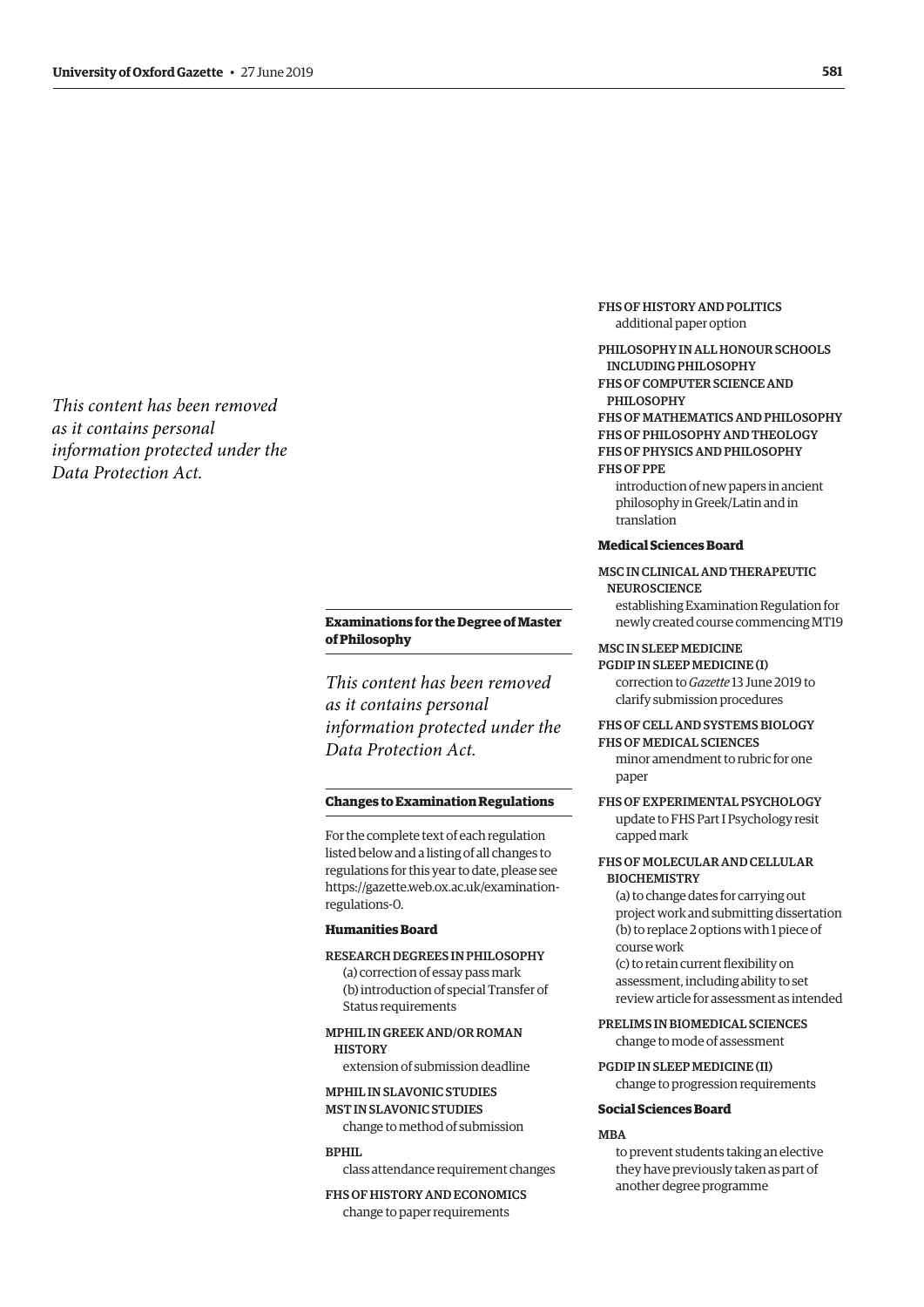## <span id="page-7-0"></span>Advertisements

#### **Advertising enquiries**

*Email*: [gazette.ads@admin.ox.ac.uk](mailto:gazette.ads@admin.ox.ac.uk) *Telephone*: 01865 (2)80548 *Web*[: https://gazette.web.ox.ac.uk/classified](https://gazette.web.ox.ac.uk/classified-advertising-gazette)advertising-gazette

#### **Deadline**

Advertisements are to be received by **noon on Wednesday** of the week before publication (ie eight days before publication). Advertisements must be submitted online.

#### **Charges**

Commercial advertisers: £30 per insertion of up to 70 words, or £60 per insertion of 71–150 words.

Private advertisers: £20 per insertion of up to 70 words, or £40 per insertion of 71–150 words.

See our website for examples of whether an advertisement is considered commercial [or private: https://gazette.web.ox.ac.uk/](https://gazette.web.ox.ac.uk/classified-advertising-gazette) classified-advertising-gazette.

#### **Online submission and payment**

Advertisements must be submitted and paid for online, using a credit card or debit card, through a secure website. For details, [see https://gazette.web.ox.ac.uk/classified](https://gazette.web.ox.ac.uk/classified-advertising-gazette)advertising-gazette.

#### **Extracts from the terms and conditions of acceptance of advertisements**

#### *General*

1. Advertisements are accepted for publication at the discretion of the editor of the *Gazette*.

*Note*. When an advertisement is received online, an acknowledgement will be emailed automatically to the email address provided by the advertiser. The sending of this acknowledgement does not constitute an acceptance of the advertisement or an undertaking to publish the advertisement in the *Gazette*.

2. The right of the *Gazette* to edit an advertisement, in particular to abridge when necessary, is reserved.

3. Advertisements must be accompanied by the correct payment, and must be received by the deadline stated above. *No refund can be made for cancellation after the acceptance of advertisements*.

4. Once an advertisement has been submitted for publication, no change to the text can be accepted.

5. Voucher copies or cuttings cannot be supplied.

#### *Charges*

6. Two separate charging arrangements will apply, for commercial and private advertisers. The rates applicable at any time will be published regularly in the *Gazette*, and may be obtained upon enquiry. The rates, and guidance on applicability of each rate, are also available online.

The editor's decision regarding applicability of these rates to an individual advertiser will be final.

#### *Disclaimer*

**7. The University of Oxford and Oxford University Press accept no responsibility for the content of any advertisement published in the** *Gazette***. Readers should note that the inclusion of any advertisement in no way implies approval or recommendation of either the terms of any offer contained in it or of the advertiser by the University of Oxford or Oxford University Press.**

#### *Advertisers' Warranty and Indemnity*

**13. The advertiser warrants:**

**(i) Not to discriminate against any respondents to an advertisement published in the** *Gazette* **on the basis of their gender, sexual orientation, marital or civil partner status, gender reassignment, race, religion or belief, colour, nationality, ethnic or national origin, disability or age, or pregnancy.**

(ii) That the advertisement does not contravene any current legislation, rules, regulations or applicable codes of practice.

(iii) That it is not in any way illegal or defamatory or a breach of copyright or an infringement of any other person's intellectual property or other rights.

*You are advised to view our full Terms and Conditions of acceptance of advertisements. Submission of an advertisement implies acceptance of our terms and conditions, which may be found at https://gazette.web.ox.ac. [uk/classified-advertising-gazette](https://gazette.web.ox.ac.uk/classified-advertising-gazette), and may also be obtained on application to Gazette Advertisements, Public Affairs Directorate, University Offices, Wellington Square, Oxford OX1 2JD.*

#### **Miscellaneous**

**The Anchor pub, dining rooms and terrace** – close to Jericho. We serve simple, honest, fresh food with daily changing seasonal specials, an extensive wine list and great beer. Our 2 private dining rooms can seat 14 and 16 and are available for meetings or dinner parties. We are open 9am–11pm Mon–Fri and 8am–11pm Sat and Sun. 2 Hayfield Rd, Oxford OX2 6TT. Tel: 01865 510282. Web: [www.theanchoroxford.](http://www.theanchoroxford.com) [com](http://www.theanchoroxford.com).

**Stone Pine Design** card publisher specialising in wood engraving, linocuts and Oxfordshire. Beautifully produced, carefully selected designs by internationally renowned artists. Web: [www.stonepinedesign.co.uk.](http://www.stonepinedesign.co.uk)

**St Giles' Parish Rooms for hire**. Ideally located close to the city centre at 10 Woodstock Rd OX2 6HT. There is a main hall and a meeting room that can be hired together or separately, and full kitchen facilities. For enquiries regarding availability and to arrange a site visit, contact Meg Peacock, Benefice Manager: 07776 588712 or [sgsm.benefice.](mailto:sgsm.benefice.manager@gmail.com) [manager@gmail.com](mailto:sgsm.benefice.manager@gmail.com).

#### **Groups and societies**

**The Oxford University Newcomers' Club** at the University Club, 11 Mansfield Rd, OX1 3SZ, welcomes the wives, husbands or partners of visiting scholars, of graduate students and of newly appointed academic and administrative members of the University. We offer help, advice, information and the opportunity to meet others socially. Informal coffee mornings are held in the club every Wednesday 10.30am–noon (excluding the Christmas vacation). Newcomers with children (aged 0–4) meet every Fri in term 10.15am–11.45am. We have a large programme of events including tours of colleges, museums and other places of interest. Other term-time activities include a book group, informal conversation group, garden group, antiques group, an opportunity to explore Oxfordshire and an Opportunities in Oxford group. Visit our website: [www.newcomers.ox.ac.uk.](http://www.newcomers.ox.ac.uk)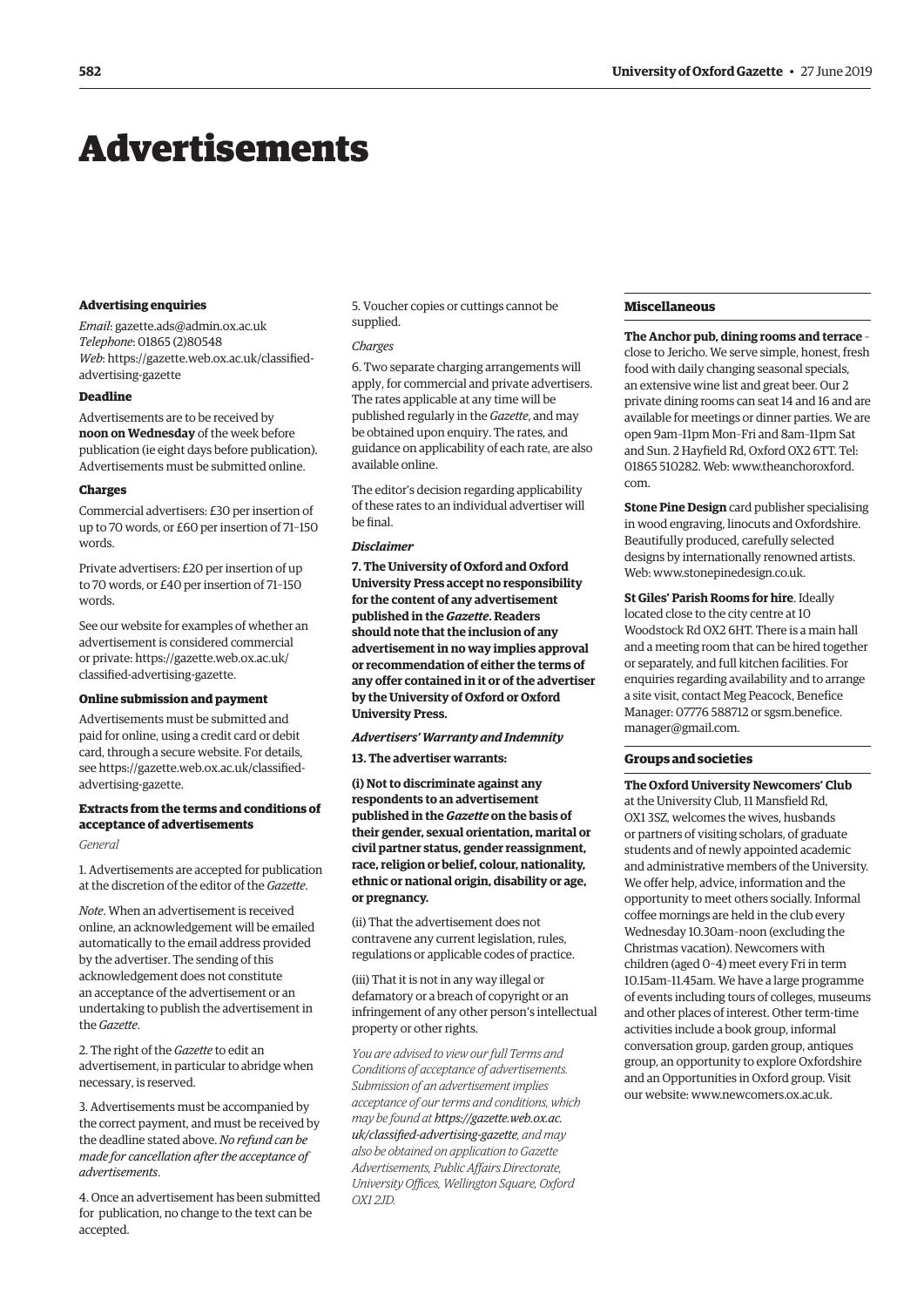#### **Oxford Research Staff Society** (OxRSS)

is run by and for Oxford research staff. It provides researchers with social and professional networking opportunities, and a voice in University decisions that affect them. Membership is free and automatic for all research staff employed by the University of Oxford. For more information and to keep up to date, see: web: [www.oxrss.ox.ac.uk;](http://www.oxrss.ox.ac.uk) Facebook:<http://fb.me/oxrss;> Twitter: @ResStaffOxford; mailing list: [researchstaff](mailto:researchstaff-subscribe@maillist.ox.ac.uk)[subscribe@maillist.ox.ac.uk.](mailto:researchstaff-subscribe@maillist.ox.ac.uk)

#### **Restoration and Conservation of Antique Furniture**

**John Hulme undertakes all aspects of restoration**. 30 years' experience. Collection and delivery. For free advice, telephone or write to the Workshop, 11A High St, Chipping Norton, Oxon, OX7 5AD. Tel: 01608 641692.

#### **Sell your unwanted books**

**Sell your unwanted books at competitive prices.** If you need extra space or are clearing college rooms, a home or an office, we would be keen to quote for books and CDs. Rare items and collections of 75 or more wanted if in VG condition; academic and non-academic subjects. We can view and collect. Contact Graham Nelson at History Bookshop Ltd on 01451 821660 or [sales@historybookshop.com.](mailto:sales@historybookshop.com)

#### **Antiques bought and sold**

**Wanted and for sale** – quality antiques such as furniture, fire guards, grates and related items, silver, pictures, china and objets d'art. Please contact Greenway Antiques of Witney, 90 Corn Street, Witney OX28 6BU on 01993 705026 or 07831 585014 or email [jean\\_greenway@hotmail.com.](mailto:jean_greenway@hotmail.com)

#### **Services Offered**

**Big or small, we ship it all**. Plus free pick up anywhere in Oxford. Also full printing services available (both online and serviced), 24 hour photocopying, private mailing addresses, fax bureau, mailing services and much more. Contact or visit Mail Boxes Etc, 266 Banbury Rd, Oxford. Tel: 01865 514655. Fax: 01865 514656. Email: [staff@mbesummertown.co.uk.](mailto:staff@mbesummertown.co.uk) Also at 94 London Rd, Oxford. Tel: 01865 741729. Fax: 01865 742431. Email: [staff@](mailto:staff@mbeheadington.co.uk) [mbeheadington.co.uk](mailto:staff@mbeheadington.co.uk).

**Airport transfer/chauffeur service**. If you are looking for a reliable and experienced transfer service I would be happy to discuss your needs. Last year I handled 328 airport transfers successfully and I have over 20 years' experience. Account customers welcome and all major credit cards accepted. Comfortable and reliable Heathrow service. Contact Tim Middleton. Tel: 07751 808763 or email: [timothy.middleton2@btopenworld.com.](mailto:timothy.middleton2@btopenworld.com)

#### **Independent Pensions and Financial**

**Advice**. Austin Chapel Independent Financial Advisers LLP provide bespoke pensions and financial advice to staff working for the University of Oxford. We provide Annual Allowance and Lifetime Allowance pension tax mitigation advice and calculations. In addition, we can provide projections of future pension benefits to ensure your retirement plans are on course to meet your retirement income requirements. We also offer an independent investment review service to help ensure that your investment portfolio still meets your current attitude to risk and is tax efficient. The initial meeting can be held at your workplace, home or our central Oxford offices. There is no cost for the initial meeting. For more information contact Gary O'Neill on 01865 304094 or email [gary.oneill@](mailto:gary.oneill@austinchapel.co.uk) [austinchapel.co.uk](mailto:gary.oneill@austinchapel.co.uk).

**Carpenter/joiner.** For bookcases, wardrobes, etc, made on site to your specifications. Portfolio available. Call Rob Guthrie on 01608 677423 (evening) or 07961 444957 (daytime). Email: [rob.s.guthrie@gmail.com.](mailto:rob.s.guthrie@gmail.com)

#### **Oxford's low-cost packing and shipping**

**experts**. Lowest price rates for University students, staff and departments, discounted boxes and collection for all shipments. Whether clothing, books, computers, musical instruments, fragile laboratory equipment, rowing oars, valuable paintings or other household items, we specialise in custom packing and worldwide delivery by road, sea and air. Pack & Send, 3 Botley Rd, Oxford, OX2 0AA. Tel: 01865 260610. Email: [oxford@](mailto:oxford@packsend.co.uk) [packsend.co.uk](mailto:oxford@packsend.co.uk).

#### **Domestic Services**

**Fantastic Services now in Oxford**. Enjoy more free time. Have your home chores and garden care solved by dedicated and fully equipped pros. Go to [fantasticservices.com/](http://fantasticservices.com/oxford) [oxford](http://fantasticservices.com/oxford) – simply check the availability and prices for your area and book for whenever it is most convenient! Use promo code OXUNI to get £15 off all cleaning, gardening and handyman services. T&Cs apply.

#### **Situations Sought**

**Childminder, based in Didcot**: I am an Ofsted-registered childminder (URN: EY499456) with over 20 years' experience in early-years care. I have a real affinity with children of all ages. I do my utmost to ensure each child's time with me is a positive, stimulating, fun and consistently stable experience. For further information, please contact me at [bev2906@hotmail.com.](mailto:bev2906@hotmail.com) Full references available from families who have previously used my services.

#### **Houses to Let**

**To let from mid-Jul**: semi-detached house in Headington. Close to hospitals, universities, schools. 3 bedrooms, 2 reception, kitchen, bathroom. Off-street parking, front and back gardens. Good transport links. £900 pcm. Tel: 07812 909943.

#### **Charming 2-bedroom detached**

**gatehouse** for rent on the Tubney Estate; part furnished, including white goods; access to superfast fibre optic broadband. Ample off-road parking for 2 cars; gardens. Quiet rural location with easy public transport to Oxford. £980 pcm. Available in Aug 2019. Please contact [dawn.burnham@](mailto:dawn.burnham@zoo.ox.ac.uk) [zoo.ox.ac.uk](mailto:dawn.burnham@zoo.ox.ac.uk) with enquiries.

**3-bedroomed house** in central Headington – £1,950 pcm. Available Aug/Sept: 12-month lease. Newly renovated, 2 bathrooms, new Miele appliances, sitting room with woodburning stove. Walking distance to park, shops and London/airport buses; walking distance of all hospitals and Headington university areas; on- and off-street parking in car park; furnished or unfurnished. Pets considered. Email: [oliver.lomas@merton.](mailto:oliver.lomas@merton.oxon.org) [oxon.org](mailto:oliver.lomas@merton.oxon.org).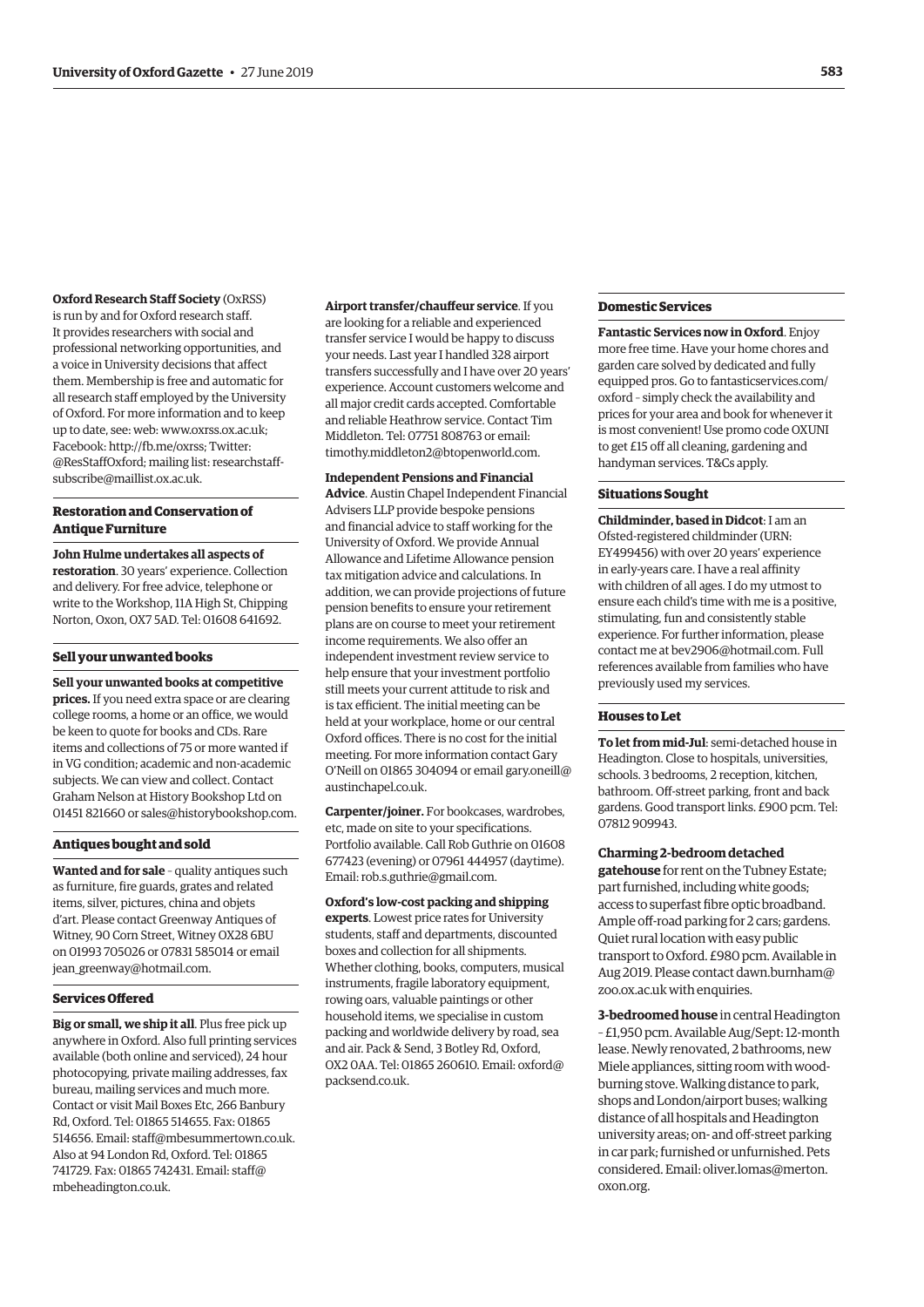#### <span id="page-9-0"></span>**Accommodation Offered**

**Visiting academics welcomed** as paying guests for short or long stays in comfortable home of retired academic couple. Situated in quiet, leafy close in north Oxford within easy distance of main University buildings, town centre, river, shops and restaurants. Rooms have free TV, Wi-Fi, refrigerator, microwave, kettle, tea, coffee, central heating. Linen, cleaning, breakfast all included in the very moderate terms. Email: [DVL23@me.com](mailto:DVL23@me.com).

**scottfraser –** market leaders for quality Oxfordshire property. Selling, letting, buying, renting, investing – we are here to help. Visit [www.scottfraser.co.uk](http://www.scottfraser.co.uk) for more information or call: Headington sales: 01865 759500; Summertown sales: 01865 553900; East Oxford sales: 01865 244666; Witney sales: 01993 705507; Headington lettings: 01865 761111; Summertown lettings: 01865 554577; East Oxford and student lettings: 01865 244666; Witney lettings: 01993 777909.

**Self-contained bed/sitting room** to let. Large modern bay-fronted room off Aristotle Lane in large house close to Port Meadow. En-suite shower room and kitchenette in private house. £650 pcm inc bills and cleaning. Available now. Contact: 01865 558743.

**Accommodation for visiting academics** from mid-Sept. Self-contained unit of double en-suite bedroom, sitting/dining room and kitchen (hob, oven, fridge/freezer, washing machine) in striking modern house on western outskirts of Oxford. Television, internet, heating, electricity, bed linen and towels included. Bus service to Oxford centre or scenic walk/cycle across water-meadows. Nonsmokers only; maximum let 3 months. Single occupancy: £900 pm; double occupancy: £950. Phone 01865 721644 or email [richard.](mailto:richard.gilliane@btinternet.com) [gilliane@btinternet.com](mailto:richard.gilliane@btinternet.com)

#### **Accommodation Sought**

**Seeking a furnished 2–3 bedroom house** in north Oxford, Kidlington or Marsden for 1 academic year from mid-Aug/early Sept. Can negotiate either a direct rental or a house swap with my home in central Vietnam (near the beach in Hoi An, 3 bedrooms, all en suite, with part-time housekeeper). We are cat lovers and happy to cat sit. Contact me on [catherine.](mailto:catherine.mckinley@gmail.com) [mckinley@gmail.com](mailto:catherine.mckinley@gmail.com) or [c.mckinley@](mailto:c.mckinley@greenshoots.edu.vn) [greenshoots.edu.vn.](mailto:c.mckinley@greenshoots.edu.vn)

**Quiet, mature researcher** seeks selfcontained accommodation in Oxford from mid-Aug. Parking essential. Currently based at the Churchill hospital. Please contact: [hlmmoore@liv.ac.uk](mailto:hlmmoore@liv.ac.uk).

#### **Self-catering Apartments**

**Visiting Oxford?** Studio, 1-, 2- and 3-bed properties conveniently located for various colleges and University departments. Available from 1 week to several months. Apartments are serviced, with linen provided and all bills included. Details, location maps and photos can be found on our website at [www.](http://www.shortletspace.co.uk) [shortletspace.co.uk](http://www.shortletspace.co.uk). Contact us by email on [stay@shortletspace.co.uk](mailto:stay@shortletspace.co.uk) or call us on 01993 811711.

**Shortlet studios** for singles or couples needing clean, quiet self-catering accommodation for weeks or months. Handy for High St (town, colleges), Cowley Rd (shops, restaurants), University sportsground (gym, pool), Oxford Brookes campuses, buses (London, airports, hospitals). Modern, selfcontained, fully furnished including cooking and laundry facilities, en-suite bathroom, Wi-Fi broadband, TV/DVD/CD, central heating, cleaning and fresh linen weekly. Off-road parking for cars and bikes. Taxes and all bills included. Enquiries: [stay@oxfordbythemonth.](mailto:stay@oxfordbythemonth.com) [com.](mailto:stay@oxfordbythemonth.com)

**Looking for 5-star serviced accommodation**

right in the heart of the city? Swailes Suites offer city centre, award-winning maisonettes and apartments providing that 'home from home' feel that will help you get the most out of your stay. The Swailes Suites 'easy in, easy out' flexible booking arrangements, from 3 days to 6 months, together with good transport links make arrival and departure hassle-free. Check out our website at [www.](http://www.swailessuites.co.uk) [swailessuites.co.uk](http://www.swailessuites.co.uk), contact Debbie on 01865 318547 or email [debbie@nops.co.uk](mailto:debbie@nops.co.uk). Office established more than 25 years in 47 Walton Street, Jericho, OX2 6AD.

#### **Affordable serviced accommodation**

from £70 a night. Luxury apartments and houses within a short walk to the centre of Oxford suitable for singles, couples, families, professionals. Bills, taxes, internet, linen, housekeeping, self-check-in, cooking facilities, TV, heating, private parking (at some locations), private bathroom included. Stays from 2 days upwards with discounts for long-term bookings. Over 40 years of property letting experience. Enquiries: [info@](mailto:info@sleepandstayoxford.com) [sleepandstayoxford.com](mailto:info@sleepandstayoxford.com).

#### **Holiday Lets**

**Cornwall cottage and restored chapel** in quiet hamlet on South West Coast Path within 100m of the sea and minutes from Caerhays and Heligan. Each property sleeps 6. Comfortably furnished, c/h, wood burner and broadband. Ideal for reading, writing, painting, walking, bathing, bird watching. Beautiful beach perfect for bucket and spade family holidays. Short winter breaks available from £250. Tel: 01865 558503 or 07917 864113. Email: [gabriel.amherst@btconnect.com](mailto:gabriel.amherst@btconnect.com). See: [www.cornwallcornwall.com.](http://www.cornwallcornwall.com)

#### **Choose from over 11,000 holiday villas**

and apartments in Spain with Clickstay. We make it easy for you to make the perfect choice with our verified renter reviews and a dedicated customer services team. You can choose from modern apartments in Mallorca to whitewashed traditional fincas in Tenerife from just £73 pw! Many of our rental properties have private pools, sea views and large gardens with BBQ facilities. See: [www.](http://www.clickstay.com/spain) [clickstay.com/spain.](http://www.clickstay.com/spain)

#### **Property for Sale**

**Mosaics, Oxford** – an exciting new development and demonstrator NHS Healthy New Town – within easy reach of the city and Headington via networks of cycle routes and public transport. Stylish and architecturally elegant properties: from 1-bedroom modern apartments to spacious detached family houses. Show apartment and home open daily 10am–5.30pm. Help to Buy available. Contact Savills: 01865 269010. For more information see:<http://mosaicsoxford.co.uk>.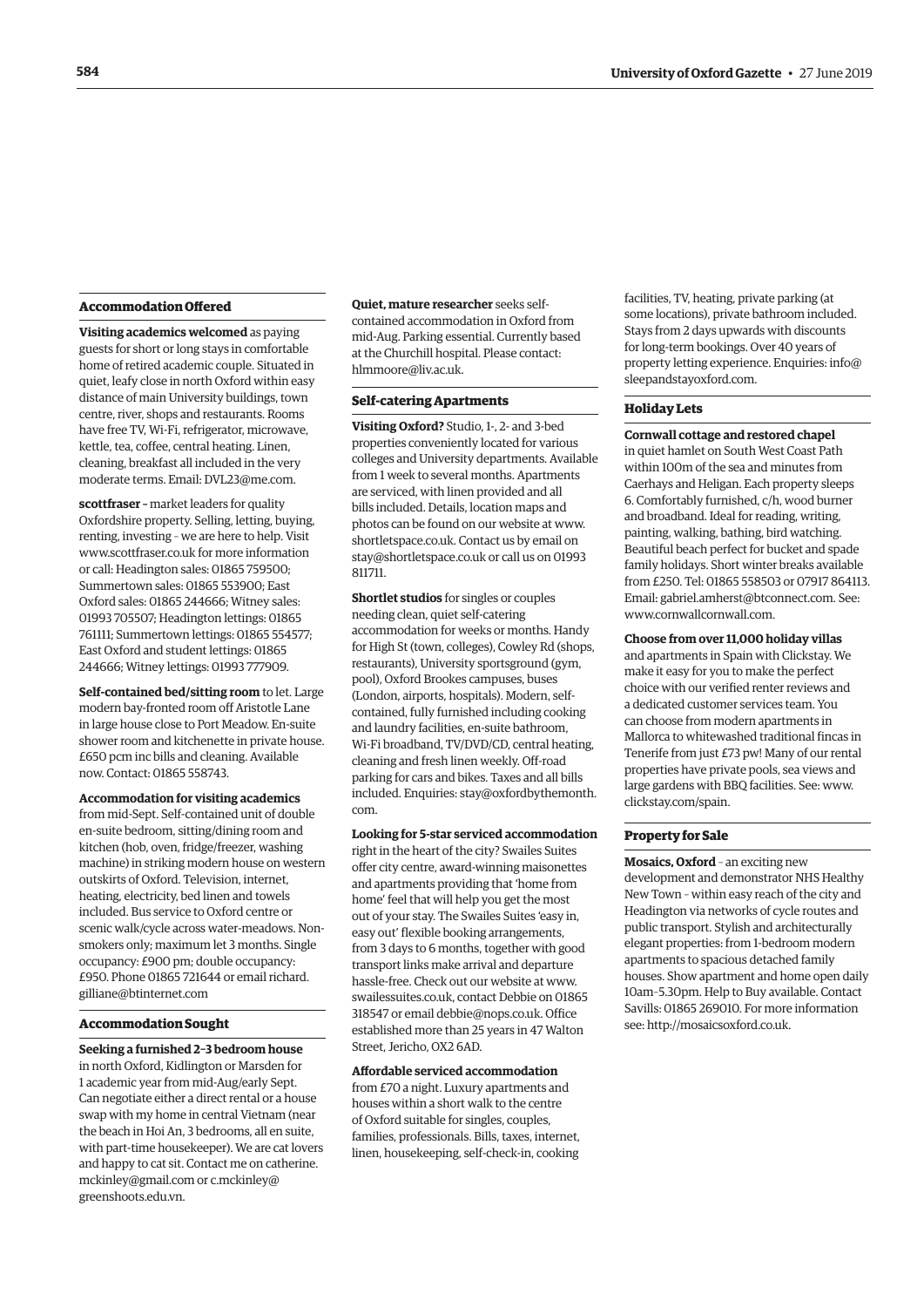# <span id="page-10-0"></span>Notifications of Prizes, Grants and Funding

Please refer to the website, or contact the email address shown, for further details of the awards below.

Students of the University should refer to the Student Funding website for advice on fees and funding at [www.ox.ac.uk/](http://www.ox.ac.uk/feesandfunding) [feesandfunding.](http://www.ox.ac.uk/feesandfunding)

#### **English Faculty: Matthew Arnold Memorial Prize**

English Faculty; Matthew Arnold Memorial Prize; for the best essay on the subject of 'The great safeguard is never to let oneself become abstract'; open to those who on the closing date have qualified by examination for the degree of BA and have not exceeded 7 years from matriculation or have qualified by examination for any other degree of the University and have not exceeded 4 years from matriculation or, not being graduates of the University, are pursuing a course of study leading to a postgraduate degree of the University and have not exceeded 3 years from their matriculation; £750 (an additional prize of £350 may be awarded); 2 March 2020; [https://english.web.ox.ac.uk/](https://english.web.ox.ac.uk/prizes-and-studentships#collapse385936) [prizes-and-studentships#collapse385936](https://english.web.ox.ac.uk/prizes-and-studentships#collapse385936)

#### **English Faculty: Shelley-Mills Prize**

English Faculty; Shelley-Mills Prize; for the best essay of about 5,000 words on the subject of 'Queer Shakespeare'; open to members of the University who have not exceeded 3 years from matriculation nor been a member of any other university for more than a year; £80; 9 March 2020; [https://english.web.ox.ac.uk/prizes-and](https://english.web.ox.ac.uk/prizes-and-studentships#collapse385951)[studentships#collapse385951](https://english.web.ox.ac.uk/prizes-and-studentships#collapse385951)